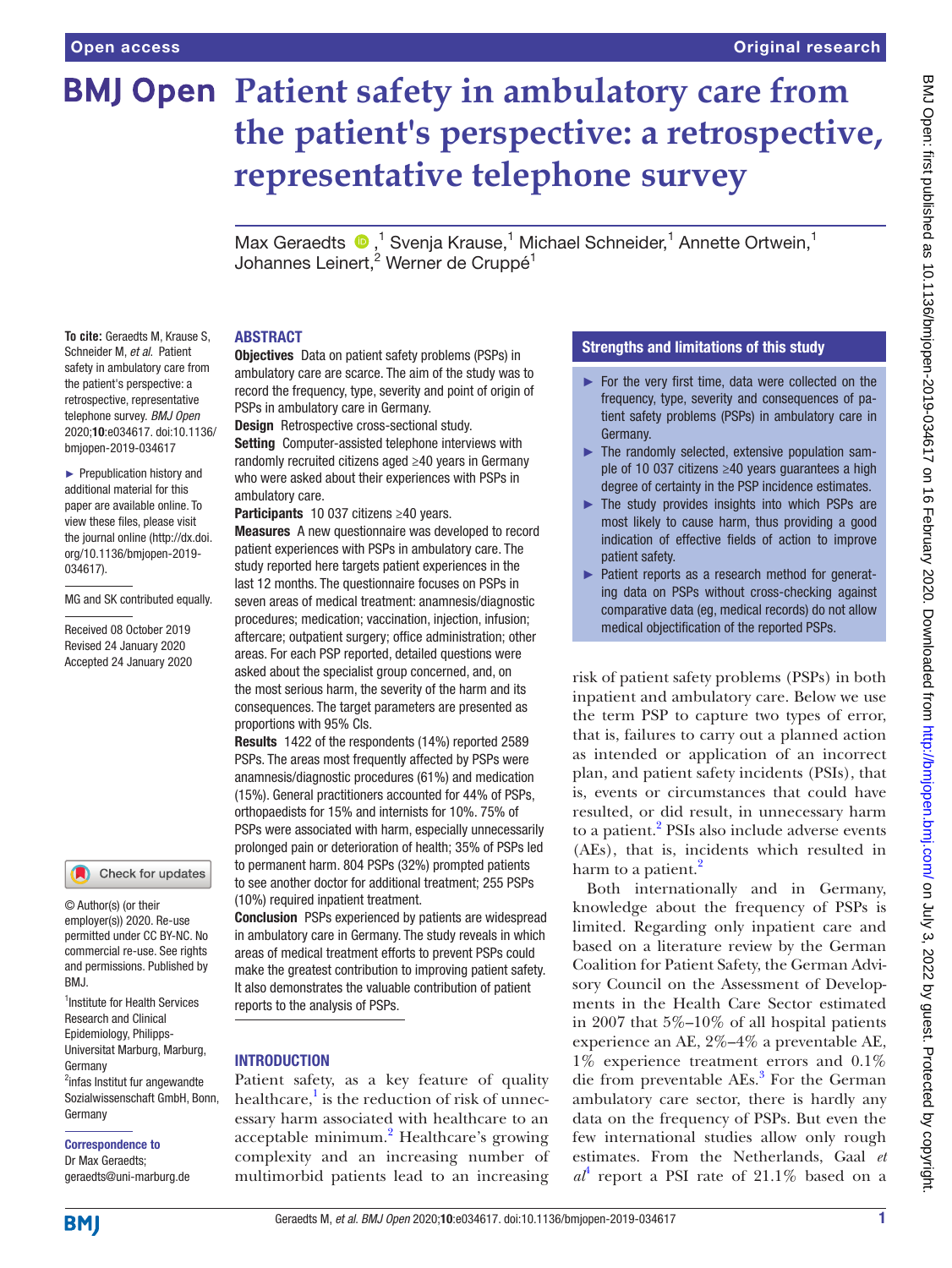retrospective analysis of medical records kept by primary care physicians; 5.8% of the PSIs resulted in harm and  $0.7\%$  led to hospital stays. Stocks *et al*<sup>[5](#page-7-4)</sup> collected potentially harmful preventable problems through personal interviews of a representative sample of ≥15-year-olds in Great Britain; the problem rate within the last 12 months was 7.9%. Michel *et al*<sup>[6](#page-7-5)</sup> encouraged general practitioners (GPs) in France to record all PSIs occurring within 1 week, and concluded that the PSI rate was 2.6% of all consulta-tions. In a first review, Sandars and Esmail<sup>[7](#page-7-6)</sup> estimated the medical error rate in primary care at 5–80 errors per 100 000 consultations. In a recent literature review, Panesar *et*   $a^8$  $a^8$  concluded that 1–24 PSIs occur per 100 consultations, of which  $4\%$  (range  $1\% - 44\%$ ) are associated with severe harm.

One reason for this inconclusive evidence could be the process of recording PSPs in ambulatory care, because the methods tested in inpatient care, such as the analysis of medical records, routine and/or harm data, critical incident reporting systems (CIRS) and direct observation, reach their limits. First, patients leave the doctor's surgery immediately after ambulatory treatment, leaving only a short time window for PSP capture, and second, routine data in ambulatory care contain too little information for PSP discovery. The website 'every error counts', which collects errors in the German GP sector, illustrates the dilemma of spontaneous PSP reporting in ambulatory care: by mid-2019, that is, during 15 years since the existence of the register, the approximately 55 000 German GPs had reported a total of [9](#page-7-8)48 errors.<sup>9</sup> For this reason, it is internationally recommended to include patients themselves as sources of information for PSP recording[.10–13](#page-7-9) Only patients are able to report on the effects of treatments across sectors and over long periods of time; their information on incidents is usually more accurate than those of physicians, $14$  who also show more resentment towards PSP reporting[.15](#page-8-1)

Against this background, our study aims to report on the frequency, type, severity and point of origin of PSPs in the ambulatory healthcare sector in Germany based on a population survey.

### **METHODS**

### Study design

This retrospective cross-sectional study is based on original telephone survey data on experiences with PSPs within the last 12 months from the patient's perspective. We followed the Strengthening the Reporting of Observational Studies in Epidemiology checklist for reporting observational studies (see online supplementary file  $1$ ).<sup>1</sup>

### **Participants**

For economic reasons, the survey was limited to the population aged ≥40 years in Germany (2017: 22.5 million men and 24.7 million women; 57% of the total population), since more physician visits and thus potentially

more PSPs are expected for ≥40-year-olds than in the total population.

From the population aged  $\geq 40$  years, a sample of 10 037 citizens was interviewed via computer-assisted telephone interviews (CATI). This number was based on a sample size calculation of 10 000 interviews, with which a twosided 95% CI of 1% point can be secured with an estimated incidence of 7.5%. The realised sample was based on a random sample of nationwide listed and permuted landline and mobile phone numbers (70:30 distribution). The target person in multi-person households was the adult with the last birthday. About 81 000 of the almost 700 000 telephone numbers generated were identified as belonging to the target group; of these, about 65 000 were interviewed during field time. 84.4% refused to participate. Only a few interviews were discontinued (150) or not evaluable (5), thus a participation rate of 12.4% was achieved (10 037/81 108). The participants in the sample corresponded largely to the population as a whole. In order to be able to make reliable representative statements, the sample results were weighted using the variables gender, age group, household size, school education, employment status, nationality, federal state and municipal size classes.

### Survey instrument and implementation

Due to the absence of a validated CATI survey instrument, a new questionnaire was developed for the study by means of a literature review on types of PSPs in ambulatory care and qualitative interviews with physicians  $(n=10)$  and patients  $(n=20)$  on their experiences with PSPs. The survey instrument captures PSP experiences within the last 12 months, PSPs since the 40th birthday and severe PSPs of relatives through proxy interviews using closed questions and dichotomous answers. The study reported here targets patients' PSP experiences in the last 12 months. The CATI instrument consists of three modules relating to the last 12 months (see [box](#page-2-0) 1 and [online supplementary file 1\)](https://dx.doi.org/10.1136/bmjopen-2019-034617): (A) introductory questions on the current state of health, and whether the last visit to a GP or specialist took place within the last 12 months. If a physician visit had taken place, a short information text briefly explained the types of PSP collected in the survey. In module (B), individual PSP types were queried in seven medical treatment areas, with multiple answers possible in each case: each person was allowed to report several PSP types if one or several physician visits had taken place in several treatment areas. For each PSP reported, detailed questions were asked about the specialist group concerned and on the most serious harm, the severity of the harm, and its consequences. In order to minimise both, cognitive stress and memory bias, complex filters ensured that the interviewees were just asked the questions relevant to them. Module (C) collected sociodemographic and socioeconomic data.

The questionnaire was checked by means of cognitive pretests on 20 patients with regard to the comprehensibility of the questionnaire items, completeness of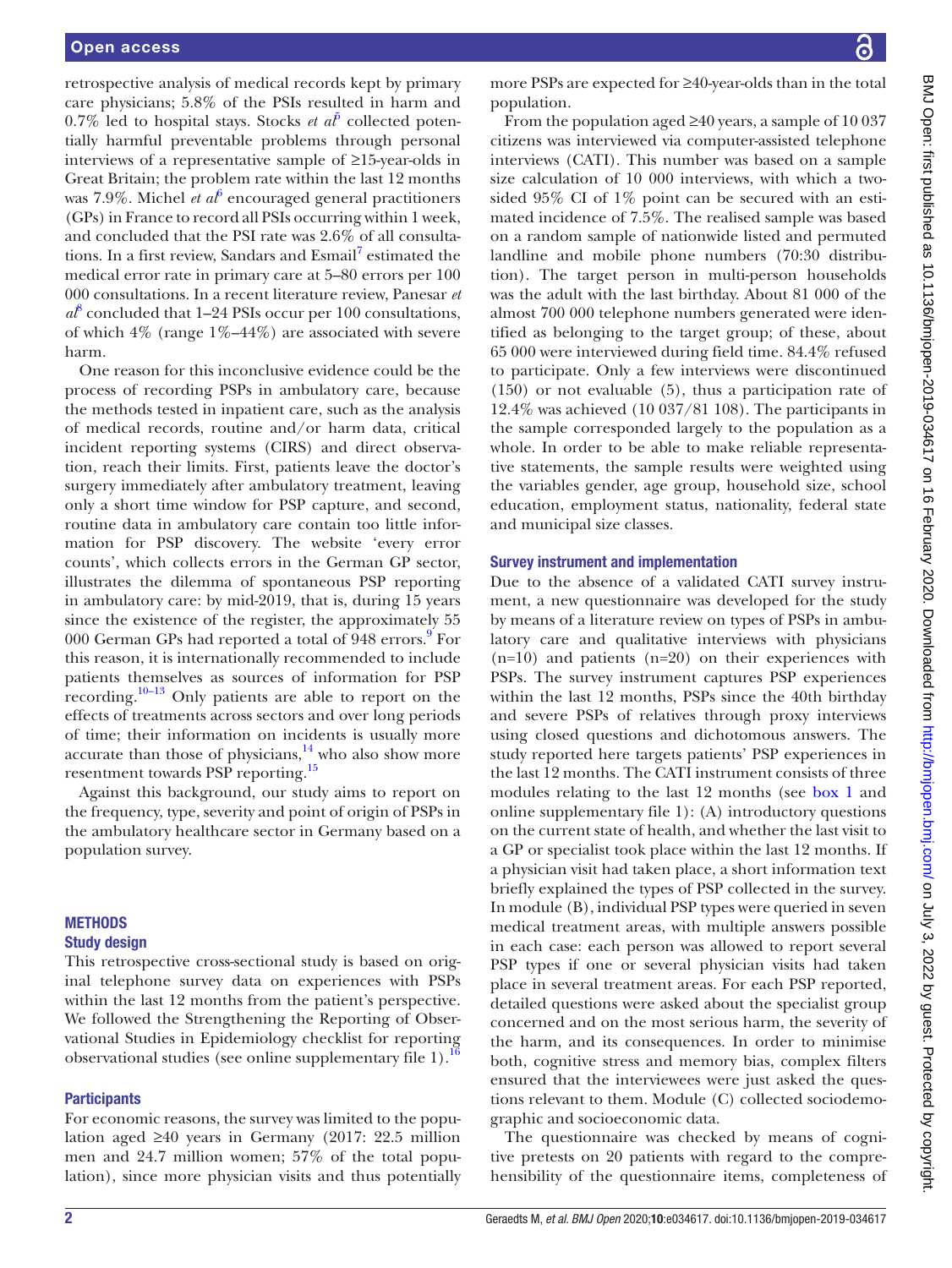# BMJ Open: first published as 10.1136/bmjopen-2019-034617 on 16 February 2020. Downloaded from http://bmjopen.bmj.com/ on July 3, 2022 by guest. Protected by copyright BMJ Open: first published as 10.1136/bmjopen-2019-034617 on 16 February 2020. Downloaded from <http://bmjopen.bmj.com/> on July 3, 2022 by guest. Protected by copyright.

### Box 1 Categories and items of the survey instrument

### <span id="page-2-0"></span>(A) Introductory questions

- ► Current health status.
- ► Chronic illnesses.
- ► Last general practitioner/specialist visit.

### Short information text

Where people work, errors occur. Errors can also occur in medical offices. This can happen during treatment, but also during laboratory tests or when writing prescriptions. In the following, we introduce you to specific errors that can occur in the surgeries of general practitioners and specialists in Germany. So, it is not about errors that occur in hospital. In each case, I will ask you, whether, according to your knowledge or assessment, you have experienced such an error while treated by your general practitioner or specialist. Please also think of errors that you learnt about later.

### (B) 12-month incidence of PSPs in seven areas of medical treatment

- ► Anamnesis/diagnostic procedures.
- ► Medication.
- ► Vaccination, injection, infusion.
- ► Aftercare.
- ► Outpatient surgery.
- ► Office administration.
- ► Other areas.

### Detailed questions per reported PSP

- ► Treatment area (just anamnesis/diagnostic procedures and outpatient surgery).
- ► Frequency.
- ► Presumed causes.
- ► Specialist group concerned.
- ► Type of harm.
- ► Severity (of the severest harm).
- ► Recovery time (of the severest harm).
- ► Additional treatments.
- ► Hospital nights.
- ► Dealing/response behaviour.

### (C) Sociodemographic data

- ► Sex.
- ► Citizenship.
- ► Highest school-leaving qualification.
- ► Current main occupation.
- ► Self-reported social status.
- ► Household size.
- ► Monthly net income.

the response categories and memorability of the events experienced. Methodically, think-aloud and interview techniques were combined.<sup>17</sup> Necessary changes were implemented and subsequently tested using standardised pretests (n=110) under field conditions. Misleading formulations of questions and optimisation possibilities regarding filtering or question blocks were discovered, modified in the electronic questionnaire and released for the main field after final testing. The survey took place from May to October 2018.

### Analysis

Twelve-month PSP incidences including 95% CIs are reported in terms of frequencies and distributions of

### Patient and public involvement

Patients were not actively involved in the development of the research question but participated in guided interviews that were conducted to generate items for the survey instrument. Patients were also involved in the study to pretest the survey instrument and finally participated as interviewees. We presented the study results at the German Coalition for Patient Safety Conference 2019 where we explicitly invited patient representatives as discussants.

### **RESULTS**

### **Participants**

The survey participants (n=10 037; 12.4% participation rate) were 61 years old on average, and 52% were women. Seventy-three per cent assessed their current state of health as (very) good to mediocre; 47% stated that they had at least one long-lasting chronic disease at the time of the survey. Eight thousand eight hundred and forty-one of the 10 037 participants (88%) experienced at least one ambulatory GP or specialist visit within the past 12 months. [Online supplementary table 1](https://dx.doi.org/10.1136/bmjopen-2019-034617) compares the sociodemographic and socioeconomic parameters of the weighted study population with a population survey conducted as part of Germany's health monitoring 2014. The study population largely corresponds to the participants in the population survey.

### Incidence and medical treatment areas affected by PSPs

The weighted sample comprises 8776 patients with an ambulatory GP or specialist visit, of whom 1422 (16%) experienced at least one PSP in the last 12 months. They reported a total of 2589 PSPs, that is, an average of 1.8 PSPs per participant. In relation to the total sample, 14.2% experienced at least one PSP (1422/10 037). The most common areas affected by PSP were anamnesis/ diagnostic procedures (66% of patients, 61% of PSPs) and medication (22% of patients, 15% of PSPs). [Table](#page-3-0) 1 shows the distribution of PSPs in all treatment areas including 95% CIs.

### PSP types

[Table](#page-4-0) 2 shows the distribution of the specifically surveyed PSP types per treatment area. In the two areas most frequently affected by PSPs (anamnesis/diagnostic procedures and medication), the most frequent PSP types are distributed as follows: 35% of all PSPs or 57% of PSPs in the field of anamnesis/diagnostic procedures (n=1583) are attributable to 'important questions about complaints not asked' as well as 'insufficient physical examination'. In the area of medication (n=398, 6.2% of all PSPs), 20.8% of medication-related PSPs were due to 'wrongly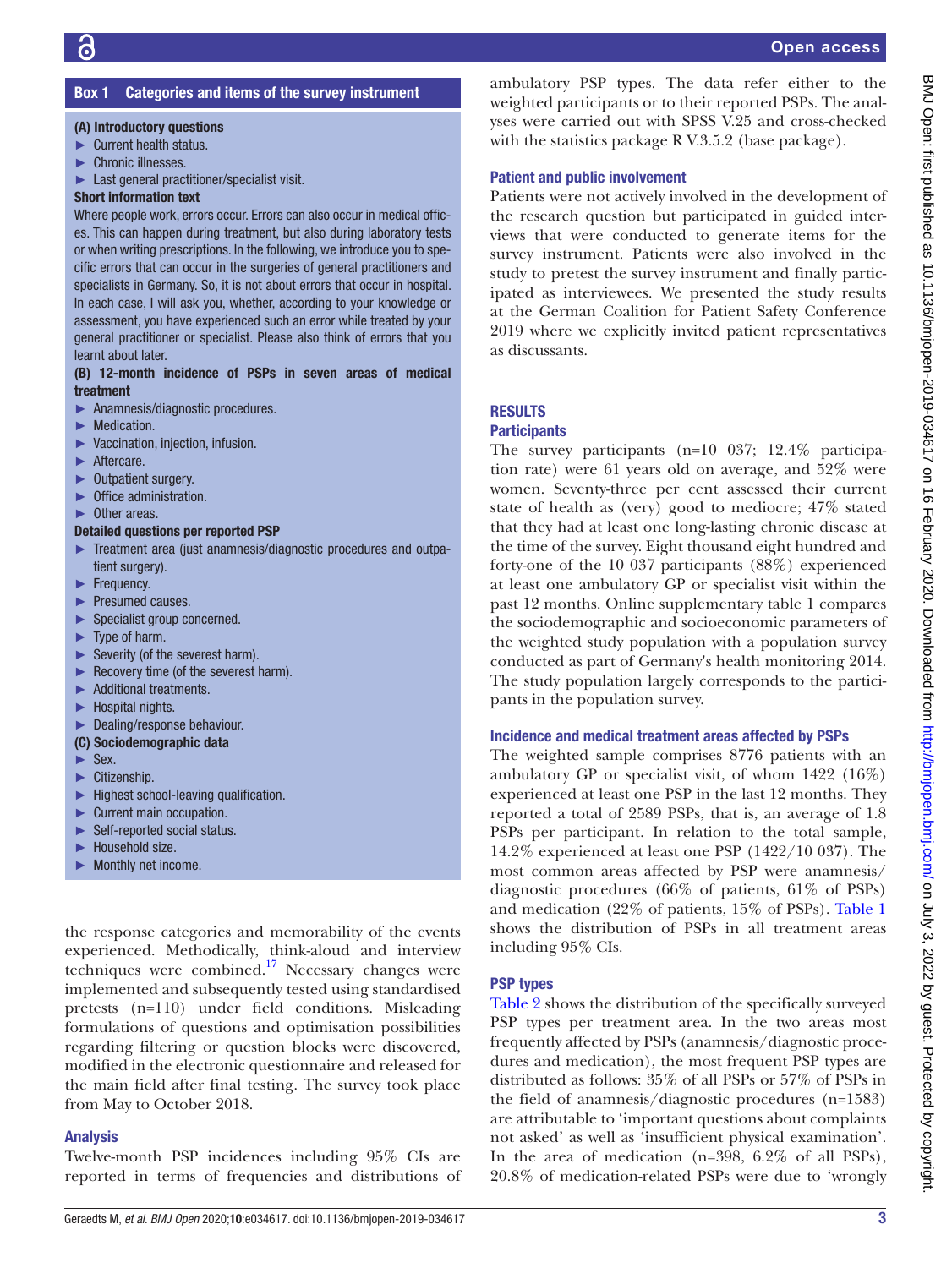<span id="page-3-0"></span>

|                                                                                                                                                                                                               | <b>Patients</b> |               |              | <b>PSPs</b> |       |              |
|---------------------------------------------------------------------------------------------------------------------------------------------------------------------------------------------------------------|-----------------|---------------|--------------|-------------|-------|--------------|
| <b>Treatment areas</b>                                                                                                                                                                                        | $n^*$           | $\frac{0}{0}$ | 95% CI       | n           | $\%$  | 95% CI       |
| Anamnesis/diagnostic procedures                                                                                                                                                                               | 938             | 66.0          | 63.5 to 68.4 | 1583        | 61.1  | 59.3 to 63   |
| Medication                                                                                                                                                                                                    | 316             | 22.3          | 20.1 to 24.4 | 398         | 15.4  | 14 to 16.8   |
| Vaccination, injection, infusion                                                                                                                                                                              | 100             | 7.0           | 5.8 to 8.4   | 112         | 4.3   | 3.6 to 5.2   |
| Aftercare                                                                                                                                                                                                     | 53              | 3.7           | 2.8 to 4.8   | 65          | 2.5   | 2 to 3.2     |
| Outpatient surgery                                                                                                                                                                                            | 41              | 2.9           | 2.1 to 3.9   | 61          | 2.4   | $1.8$ to $3$ |
| Office administration                                                                                                                                                                                         | 208             | 14.6          | 12.9 to 16.5 | 254         | 9.8   | 8.7 to 11    |
| Other areas                                                                                                                                                                                                   | 116             | 8.1           | 6.8 to 9.7   | 116         | 4.5   | 3.7 to 5.3   |
| Sum                                                                                                                                                                                                           | 1422†           |               |              | 2589        | 100.0 |              |
| *Multiple answers possible; sample: 8776 weighted patients ≥40 years with a doctor's visit within the last 12 months.<br>†Individual patients, some affected by several PSPs.<br>PSP, patient safety problem. |                 |               |              |             |       |              |

prescribed drugs' and 'prescribed without considering the interaction with another drug' (19.7%).

### Distribution of PSPs between specialist groups

Of 2521 reported, clearly assignable PSPs, about 44% occurred among general practitioners, 15% among orthopaedists and 10% among internists. The other specialist groups received up to 5% of the PSP entries ([online supplementary table 2](https://dx.doi.org/10.1136/bmjopen-2019-034617)).

### Types of harm, severity and time to recover

One thousand nine hundred and thirty-five (74.7%) of 2589 PSPs were associated with harm to the patient ([table](#page-5-0) 3). A total of 5656 harms were reported, that is, an average of three harms per PSP. Two-thirds were described as harm to health, one third as financial/temporal/other harm. Due to the possibility of giving multiple answers, about 82% of PSPs were associated with at least one harm to health, 71% had at least one financial, temporal or other harm. Among the harms to health, 'unnecessarily prolonged pain' was most frequently mentioned in 16.5% of all PSP harms and 'deterioration of the state of health' in 16.1% of all PSP harms.

Of the 1935 PSPs with at least one harm, 55.8% were rated as (very) severe. 35.3% of PSPs led to 'permanent harm' or required 'more than 1 month' of recovery (24.1%). Eight hundred and four PSPs (31.5%) prompted patients to see another doctor for additional treatment; 255 PSPs (10%) required inpatient treatment overnight, with 2.4% requiring an inpatient stay of more than 2 weeks ([table](#page-6-0) 4).

### Subanalysis of the most frequently reported PSP types

Among the 2589 PSPs recorded, the PSP type 'important questions not asked about complaints' (a) was the most frequent with 515 (19.9%) responses, followed by 'inadequate physical examination' (b) with 381 responses (14.7%) [\(table](#page-4-0) 2). A subanalysis revealed 136 (a) and 107 (b) cases, in which participants had only experienced this one PSP type once in the last 12 months. 100 (a) and 70

(b) of these patients reported harmful consequences. These resulted in a deterioration of health status or persistent pain in 90 (a)/72 (b) cases, were (very) severe in 55 (a)/23 (b) cases, permanent in 34 (a)/24 (b) cases and resulted in 12 (a)/11 (b) hospital stays (online [supplementary tables 3 and 4](https://dx.doi.org/10.1136/bmjopen-2019-034617)).

### **DISCUSSION**

For the very first time, our study reports the frequency, types and consequences of PSPs in the ambulatory care sector in Germany, as measured by a representative sample of ≥40-year-olds. It thus provides an important starting point for PSP prevention measures and improving patient safety. Within the last 12 months, 1422 out of 10 037 respondents (14% of the population and 16% of those with a doctor's visit, respectively) had experienced a total of 2589 PSPs. Extrapolated to the total population at risk in Germany (47.2 million ≥40 years), 12.2 million PSPs could be expected for 6.7 million patients ≥40 years per year. Based on an average of 10–20 ambulatory doctor visits per year in this age group, 1.3%–2.6% of these visits might be associated with a PSP. According to the patients' reports, around 1.2 of the current 19.4 million inpatient cases (6.2%) per year in Germany might be due to PSPs in ambulatory care, which are experienced by patients  $\geq 40$  years alone.<sup>18</sup> With an average case value of  $3457 \text{ } \in$  in 2018, these hospital stays cost around 4.15 billion  $\epsilon$ /year. As a matter of priority, the harm to patients resulting from PSPs must be avoided; additionally, the prevention of PSPs in ambulatory care would also be of huge economic importance.

According to our study, the PSP rate in Germany is in the lower range of the range of 1–24 PSIs per 100 consultations as reported by Panesar *et al*, $^8$  $^8$  undercuts the PSI rate of  $21\%$ <sup>4</sup> from the Netherlands, which was collected in a review of medical records, but is higher than the potentially harmful preventable problems rate of  $7.9\%$ <sup>5</sup> for ≥15-year-olds in Great Britain. Different recording methods, age groups and healthcare systems (eg, primary care systems without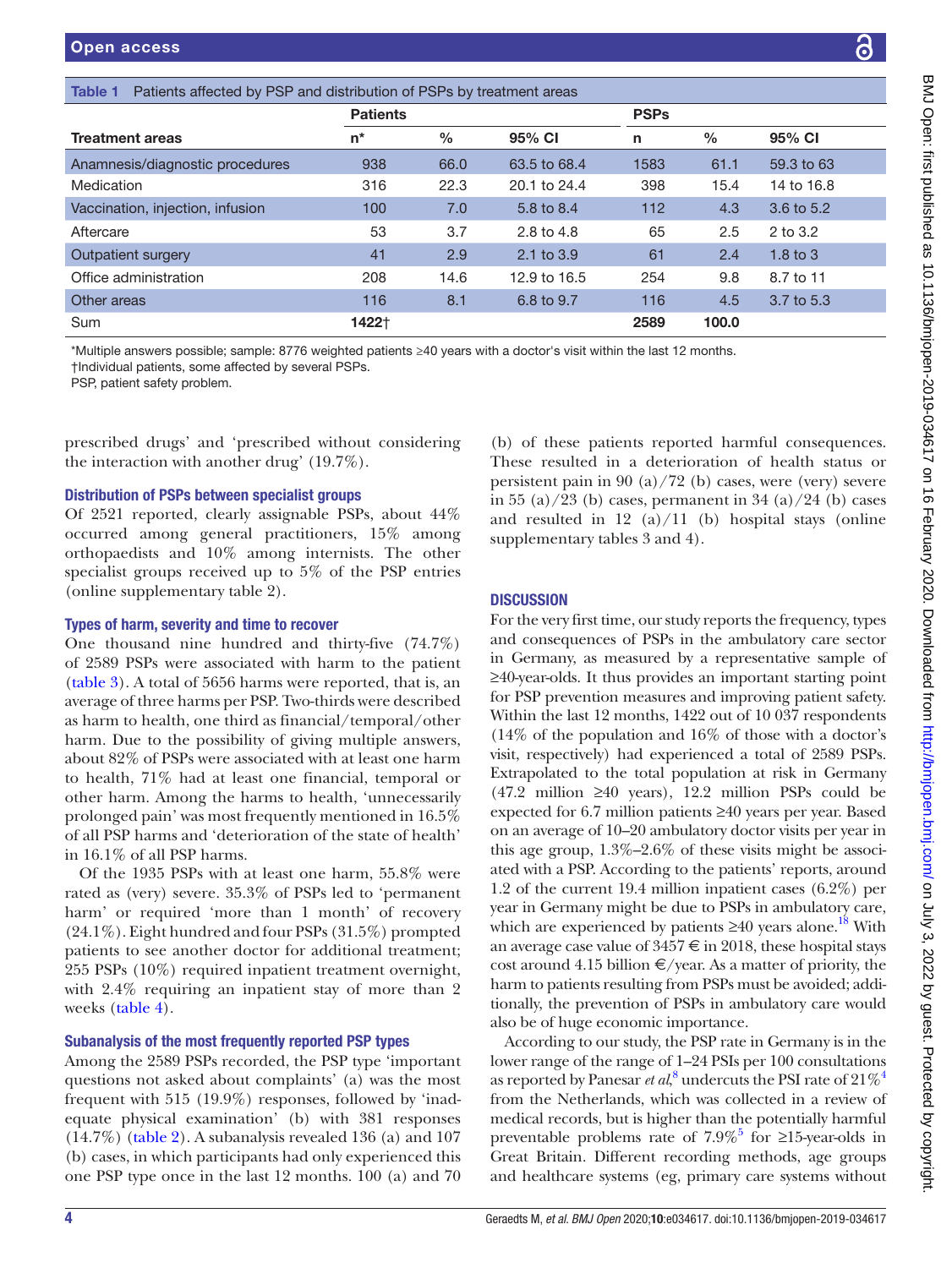<span id="page-4-0"></span>

| Table 2 Distribution of PSPs (n=2589) among specific PSP types in ambulatory care |                                                                                               |                |                |                |
|-----------------------------------------------------------------------------------|-----------------------------------------------------------------------------------------------|----------------|----------------|----------------|
| PSP types per treatment area                                                      |                                                                                               | PSP (n)        | <b>PSP (%)</b> | 95% CI         |
|                                                                                   | Anamnesis/diagnostic Important questions about complaints not asked                           | 515            | 19.9           | 18.4 to 21.5   |
| procedures                                                                        | Insufficient physical examination                                                             | 381            | 14.7           | 13.4 to 16.1   |
|                                                                                   | Medically necessary examination not made                                                      | 157            | 6.1            | 5.2 to 7.0     |
|                                                                                   | Results communicated too late/not at all                                                      | 136            | 5.3            | 4.4 to 6.2     |
|                                                                                   | Wrong diagnosis                                                                               | 128            | 4.9            | 4.2 to 5.8     |
|                                                                                   | Serious illness not recognised or recognised too late                                         | 97             | 3.8            | 3.1 to 4.5     |
|                                                                                   | Faulty examination                                                                            | 69             | 2.7            | 2.1 to 3.3     |
|                                                                                   | Incorrect test result communicated                                                            | 54             | 2.1            | 1.6 to 2.7     |
|                                                                                   | Wrong examination                                                                             | 46             | 1.8            | 1.3 to 2.3     |
| Medication                                                                        | Wrongly prescribed drugs                                                                      | 83             | 3.2            | 2.6 to 3.9     |
|                                                                                   | Prescribed without considering the interaction with another drug                              | 78             | 3.0            | 2.4 to 3.7     |
|                                                                                   | Necessary drugs not prescribed                                                                | 72             | 2.8            | 2.2 to 3.5     |
|                                                                                   | Prescribed in the wrong dose/form                                                             | 65             | 2.5            | 2.0 to 3.2     |
|                                                                                   | Prescribed, although the doctor knew of an intolerance                                        | 54             | 2.1            | 1.6 to 2.7     |
|                                                                                   | Discontinued too early/too late/not at all                                                    | 46             | 1.8            | 1.3 to 2.3     |
|                                                                                   | Vaccination, injection, Administered without noticing the interaction with another medication | 42             | 1.6            | 1.2 to $2.2$   |
| <i>infusion</i>                                                                   | Administered in the wrong place                                                               | 23             | 0.9            | 0.6 to 1.3     |
|                                                                                   | Not administered, although necessary                                                          | 20             | 0.8            | $0.5$ to 1.2   |
|                                                                                   | Administered with a wrong active substance                                                    | 19             | 0.7            | 0.5 to 1.1     |
|                                                                                   | Administered, even though the doctor knew of an intolerance                                   | 8              | 0.3            | $0.1$ to $0.6$ |
| Aftercare                                                                         | Not at all                                                                                    | 34             | 1.3            | 0.9 to 1.8     |
|                                                                                   | <b>Belated</b>                                                                                | 28             | 1.1            | $0.7$ to $1.5$ |
|                                                                                   | Wrong                                                                                         | 4              | 0.1            | 0.1 to 0.4     |
| Outpatient surgery                                                                | Not done properly                                                                             | 44             | 1.7            | 1.3 to $2.3$   |
|                                                                                   | Performed too late                                                                            | 9              | 0.4            | $0.2$ to $0.7$ |
|                                                                                   | Result of surgery not communicated/communicated too late                                      | $\overline{4}$ | 0.2            | $0.1$ to $0.4$ |
|                                                                                   | Result of surgery communicated incorrectly                                                    | $\overline{2}$ | 0.1            | $0.0$ to $0.3$ |
|                                                                                   | Wrong surgery                                                                                 | $\mathbf{1}$   | 0.0            | 0.0 to 0.2     |
| Office administration                                                             | Examination results not/not completely available                                              | 152            | 5.9            | 5.0 to 6.8     |
|                                                                                   | Confused with another patient                                                                 | 73             | 2.8            | 2.2 to 3.5     |
|                                                                                   | Home visit not performed                                                                      | 29             | 1.1            | 0.8 to 1.6     |
| Other areas                                                                       | <b>Other PSP</b>                                                                              | 116            | 4.5            | 3.7 to 5.3     |
|                                                                                   |                                                                                               |                |                |                |

PSP, patient safety problem.

specialised physicians in private practices as is the case with Germany) must be considered, which makes international comparison difficult.

Considering only those PSPs associated with harm to health, the proportion of people who have experienced at least one harm to health in the past year due to a PSP in ambulatory care is 10% (889 out of 8776 participants visiting a doctor, data not reported here) and thus comparable to the upper estimate range of the inpatient sector, in which  $5\%$ –10% of cases experience an AE.<sup>[3](#page-7-2)</sup>

With regard to the medical treatment areas most frequently affected by PSPs, it can be stated that the most frequent ambulatory diagnostic and therapeutic

activities (anamnesis/diagnostic procedures, medication) are associated with most PSPs. Particularly medication is also repeatedly highlighted internationally as a frequent source of PSIs with harmful consequences in ambulatory care.<sup>8</sup> Similarly, more PSPs occur in specialties with a higher number of visits (GPs and internists), with the exception of orthopaedists, who account for 14.5% of all PSPs, although they account for only 5% of all physicians in the ambulatory care sector in Germany. This phenomenon is also known from inpatient and ambulatory malpractice statistics.<sup>19</sup> An astonishing result of our study is that patients most frequently name PSP types that doctors think are hardly likely to cause harm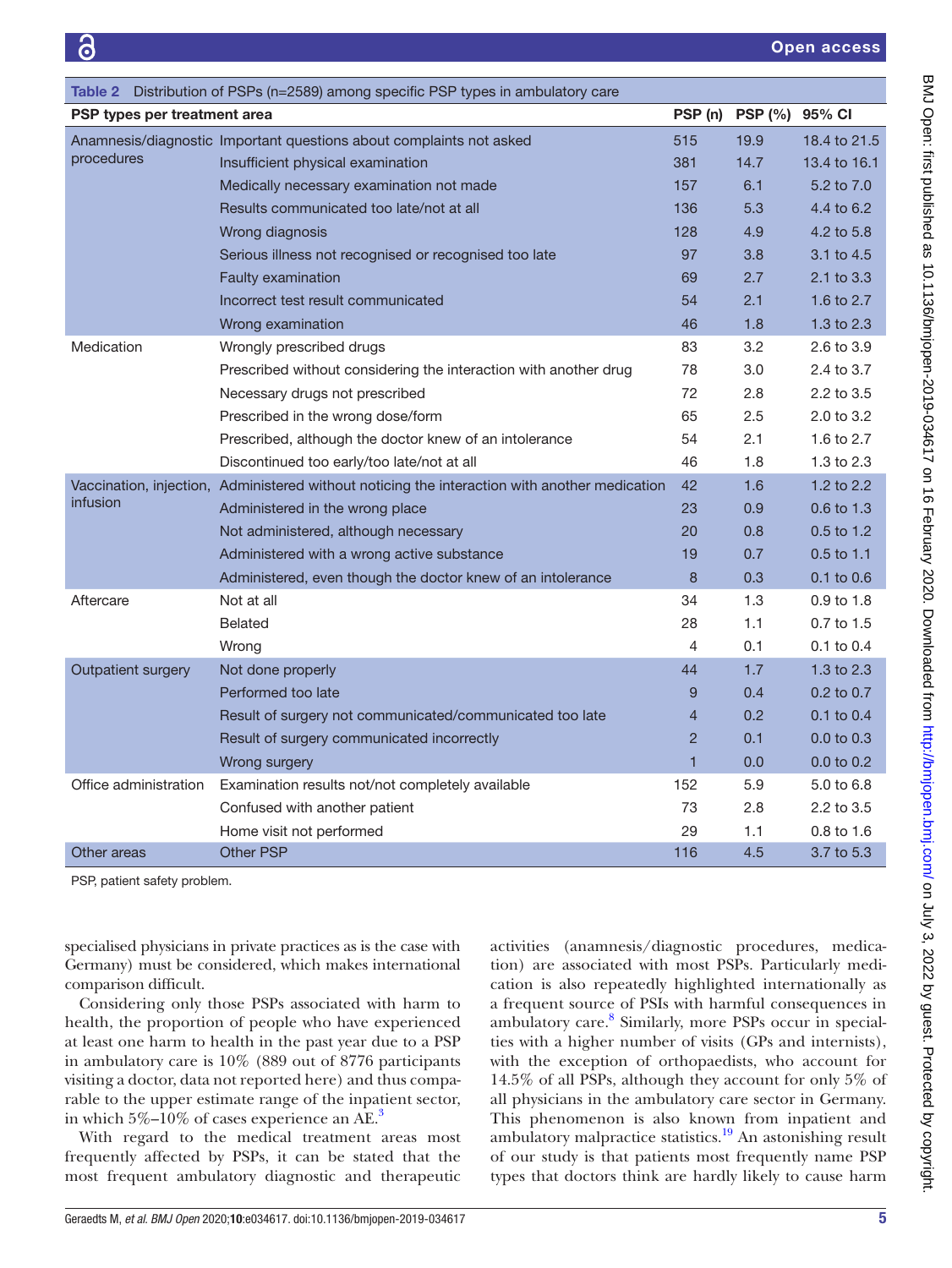<span id="page-5-0"></span>

| Distribution of PSPs with harm and harm types<br>Table 3 |                                                                  |         |        |                |
|----------------------------------------------------------|------------------------------------------------------------------|---------|--------|----------------|
| PSP with harmful consequences                            |                                                                  | PSP (n) | PSP(%) | 95% CI         |
| Harm/no harm                                             | <b>PSP without harm</b>                                          | 621     | 24.0   | 22.4 to 25.7   |
|                                                          | <b>PSP with at least one harm</b>                                | 1935    | 74.7   | 73 to 76.4     |
|                                                          | Refused to answer                                                | 18      | 0.7    | $0.4$ to 1.1   |
|                                                          | Don't know                                                       | 15      | 0.6    | $0.3$ to $0.9$ |
| Types of harm                                            | Unnecessarily prolonged pain                                     | 934     | 16.5   | 15.6 to 17.5   |
|                                                          | Deterioration of the health status                               | 909     | 16.1   | 15.1 to 17.1   |
|                                                          | Mental/social harm                                               | 619     | 10.9   | 9.2 to 11.8    |
|                                                          | Serious illness not recognised/recognised too late               | 306     | 5.4    | 4.9 to 5.7     |
|                                                          | Other part of the body injured (eg. an internal organ or nerve)  | 228     | 4.0    | 3.4 to 4.6     |
|                                                          | Wound infection/inflammation                                     | 223     | 3.9    | 3.3 to 4.5     |
|                                                          | Mild allergic reaction (eg. skin rash, itching)                  | 218     | 3.9    | 3.4 to 4.4     |
|                                                          | Other side effects (eg, stomach bleeding)                        | 139     | 2.5    | 2.1 to 2.9     |
|                                                          | <b>Bleeding</b>                                                  | 117     | 2.1    | 1.7 to 2.5     |
|                                                          | Severe allergic reaction                                         | 65      | 1.1    | $0.9$ to $1.5$ |
|                                                          | Total reported harms to health                                   | 3758    | 66.4   | 65.2 to 67.7   |
|                                                          | PSP with $\geq 1$ harm to health                                 | 1584    | 81.9   | 80.1 to 83.5   |
|                                                          | Temporal harm (eg, extra waiting time, additional doctor visits) | 1164    | 20.6   | 16.2 to 21.7   |
|                                                          | Financial harm (eg, additional treatment costs)                  | 393     | 6.9    | 6.3 to 7.1     |
|                                                          | Other harm                                                       | 341     | 6.0    | 5.4 to 6.7     |
|                                                          | Total reported financial, temporal and other harms               | 1898    | 33.6   | 32.3 to 34.8   |
|                                                          | PSP with $\geq$ 1 financial, temporal, other harm                | 1378    | 71.2   | 69.2 to 73.2   |

PSP, patient safety problem.

and sometimes doubt that patients are able to assess them correctly. This applies in particular to the most common PSP types from the area of anamnesis/diagnostic procedures, namely 'important questions not asked about the complaints' and 'insufficient physical examination', which together make up 35% of all PSP types. A possible explanation for this finding could be that many patients claim to have visited another doctor (31.5%) or even a hospital (10.0%) later and that during this visit it was explained that a certain question should have been asked or an examination carried out at the first contact. In addition, the subanalyses prove that even these supposedly harmless PSPs were the cause of permanent harm in about one third and led to inpatient treatment in 13.6% of the cases from the perspective of those patients who had only reported this type of PSP.

With regard to the survey instrument, PSPs of the last 12 months should be reported, a period that is also used in the PREOS-PC (Patient Reported Experiences and Outcomes of Safety in Primary Care) survey.<sup>[20](#page-8-6)</sup> The short introductory text informs the patients that the interview focusses on PSPs that the participants themselves have experienced and perceived in the last 12 months as well as on those PSPs they learnt about later. Furthermore, complex filter guides were used in such a way that the target person was only asked the questions relevant to their specific situation. By this, both, the increased burden as well as the risk of memory bias were systematically reduced—however, as in other studies, $^{21}$  they cannot be avoided completely.

### Strengths and limitations of the study

The main strength of the study lies in the fact that, for the first-time, PSP frequencies and distribution in the ambulatory care sector were collected in a representative, extensive population sample, so that a high degree of certainty is achieved in the PSP incidence estimates. Our study identifies that three-quarters of all PSPs reported by patients occur in the areas of anamnesis, diagnostic procedures and medication. It also provides insights into which PSPs are most likely to cause harm. Thus, the study provides a good indication of effective fields of action to improve patient safety. Our study also reveals that the majority of reported ambulatory PSPs leads to an additional use of the healthcare system, thus demonstrating that PSPs reported by patients are of great importance for the ambulatory healthcare system.

A limitation exists with regard to the interview participation rate of 12.4%, which is in the lower range of the rates in telephone surveys in Germany. Nevertheless, the random selection of participants resulted in a sample that allows to generalise the results to the population of ≥40-year-olds. Our selectivity analyses show that random selection alone achieved a good overall population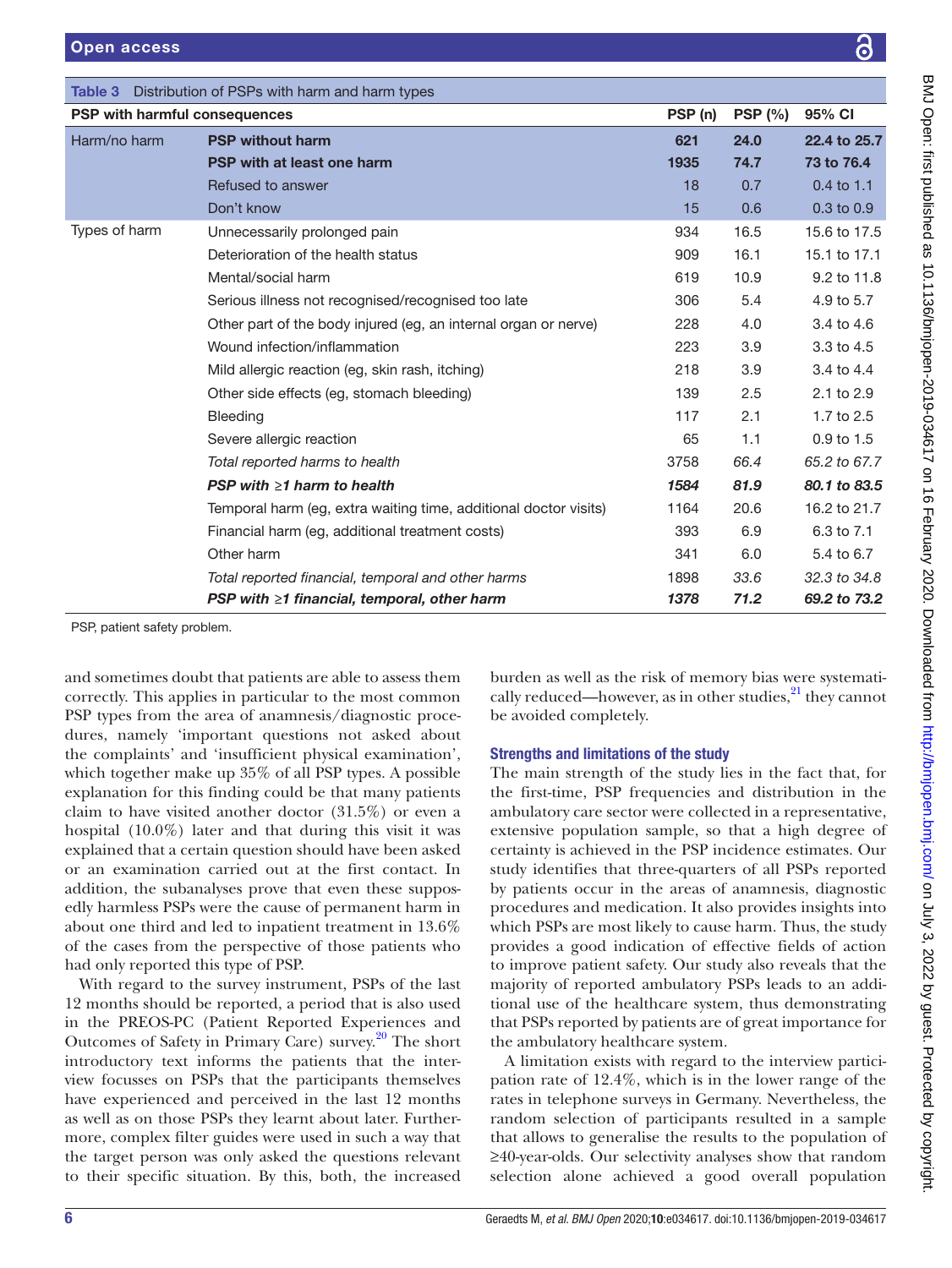<span id="page-6-0"></span>

| Differentiation of severity, recovery time and additional treatments of the severest harm per patient with at least one<br>Table 4<br><b>PSP</b> |                                             |                |               |                |
|--------------------------------------------------------------------------------------------------------------------------------------------------|---------------------------------------------|----------------|---------------|----------------|
| Differentiation of the 'severest' harm (n=1935)                                                                                                  |                                             | $\mathsf{n}$   | $\frac{0}{0}$ | 95% CI         |
| <b>Severity</b>                                                                                                                                  | Very mild                                   | 139            | 7.2           | 6.1 to 8.4     |
|                                                                                                                                                  | <b>Mild</b>                                 | 689            | 35.6          | 33.5 to 37.8   |
|                                                                                                                                                  | <b>Severe</b>                               | 794            | 41.0          | 38.9 to 43.2   |
|                                                                                                                                                  | Very severe                                 | 287            | 14.8          | 13.3 to 16.5   |
|                                                                                                                                                  | Don't know                                  | 25             | 1.3           | 0.9 to 1.9     |
|                                                                                                                                                  | Refused to answer                           | 1              | 0.1           | $0.0$ to $0.2$ |
| Recovery period                                                                                                                                  | Less than a week                            | 294            | 16.9          | 15.2 to 18.7   |
|                                                                                                                                                  | More than a week, but less than a month     | 347            | 19.9          | 18.1 to 21.9   |
|                                                                                                                                                  | More than a month                           | 419            | 24.1          | 22.1 to 26.1   |
|                                                                                                                                                  | Permanent harm                              | 615            | 35.3          | 33.1 to 37.6   |
|                                                                                                                                                  | Don't know                                  | 37             | 2.1           | 1.5 to 2.9     |
|                                                                                                                                                  | Not applicable                              | 28             | 1.6           | 1.1 to 2.3     |
| Additional treatment*                                                                                                                            | Went to see another doctor                  | 804            | 31.5          | 29.7 to 33.3   |
|                                                                                                                                                  | Medical on-call service / emergency service | 126            | 4.9           | 4.2 to 5.8     |
|                                                                                                                                                  | Emergency room                              | 227            | 8.9           | 7.9 to 10.1    |
|                                                                                                                                                  | Inpatient treatment (overnight)             | 255            | 10.0          | 7.8 to 10.0    |
|                                                                                                                                                  | Up to 1 week                                | 98             | 3.8           | 3.2 to 4.7     |
|                                                                                                                                                  | Between 1 and 2 weeks                       | 96             | 3.8           | 3.1 to 4.6     |
|                                                                                                                                                  | 2 weeks and more                            | 60             | 2.4           | 1.8 to 3.0     |
|                                                                                                                                                  | Don't know                                  | 1              | 0.0           | $0.0$ to $0.2$ |
|                                                                                                                                                  | Rehabilitation                              | 206            | 8.1           | 7.1 to 9.2     |
|                                                                                                                                                  | None of it                                  | 927            | 36.3          | 34.5 to 38.2   |
|                                                                                                                                                  | Don't know                                  | $\overline{4}$ | 0.2           | 0.1 to 0.4     |
|                                                                                                                                                  | Refused to answer                           | 2              | 0.1           | $0.0$ to $0.3$ |

\*Multiple answers possible for additional treatments.

PSP, patient safety problem.

representation with only minor deviations and that the survey participants represent the target population in all important variables. For example, the proportion of women in the study corresponds exactly to the population statistics. In addition, the comparison with the last population survey of the Robert Koch Institute, which is responsible for health monitoring in Germany, shows that—almost exactly as in our sample—51.2% of ≥40-year-olds in Germany describe themselves as chronically ill<sup>22</sup> and 88% of the total population had at least one outpatient visit to the doctor in the last 12 months.<sup>23</sup> A selection bias towards persons with a potentially higher PSP risk (eg, high utilisers, multimorbidity) cannot, however, be excluded with absolute certainty.

Another limitation may be seen in the research method used to generate data on PSP frequency and distribution in ambulatory care. Critics may question whether asking patients is suitable for generating valid statements about PSP frequency and distribution at all. This method deliberately considers only the patient's subjective perspective and does not use comparative data (eg, medical records

of the participants) to objectify the reported PSPs medically. However, studies that did not use patient reports but other methods to measure the type and frequency of PSP and harm also have to deal with weaknesses. Studies using, for example, voluntary reports from physicians $24-27$ have been criticised as an unreliable source, as physicians report PSP and harm less often than they actually do occur. [15](#page-8-1) Even the analysis of medical records and error reporting systems cannot be regarded as the best solution. As impressively shown in the study by Weingart *et al,* only about half of the AEs validated by inpatient physicians were documented in the medical records. None of these were documented in the error reporting systems.<sup>28</sup>

### Recommendations for research and practice

Despite these limitations, our study provides important insights into both the risk of PSPs and the importance of the patient as an actor in the identification and reporting of PSPs in ambulatory care.<sup>[29 30](#page-8-12)</sup> Based on our own findings as well as those of Sharma *et al*, [31](#page-8-13) who show in their review that patients and their relatives could report more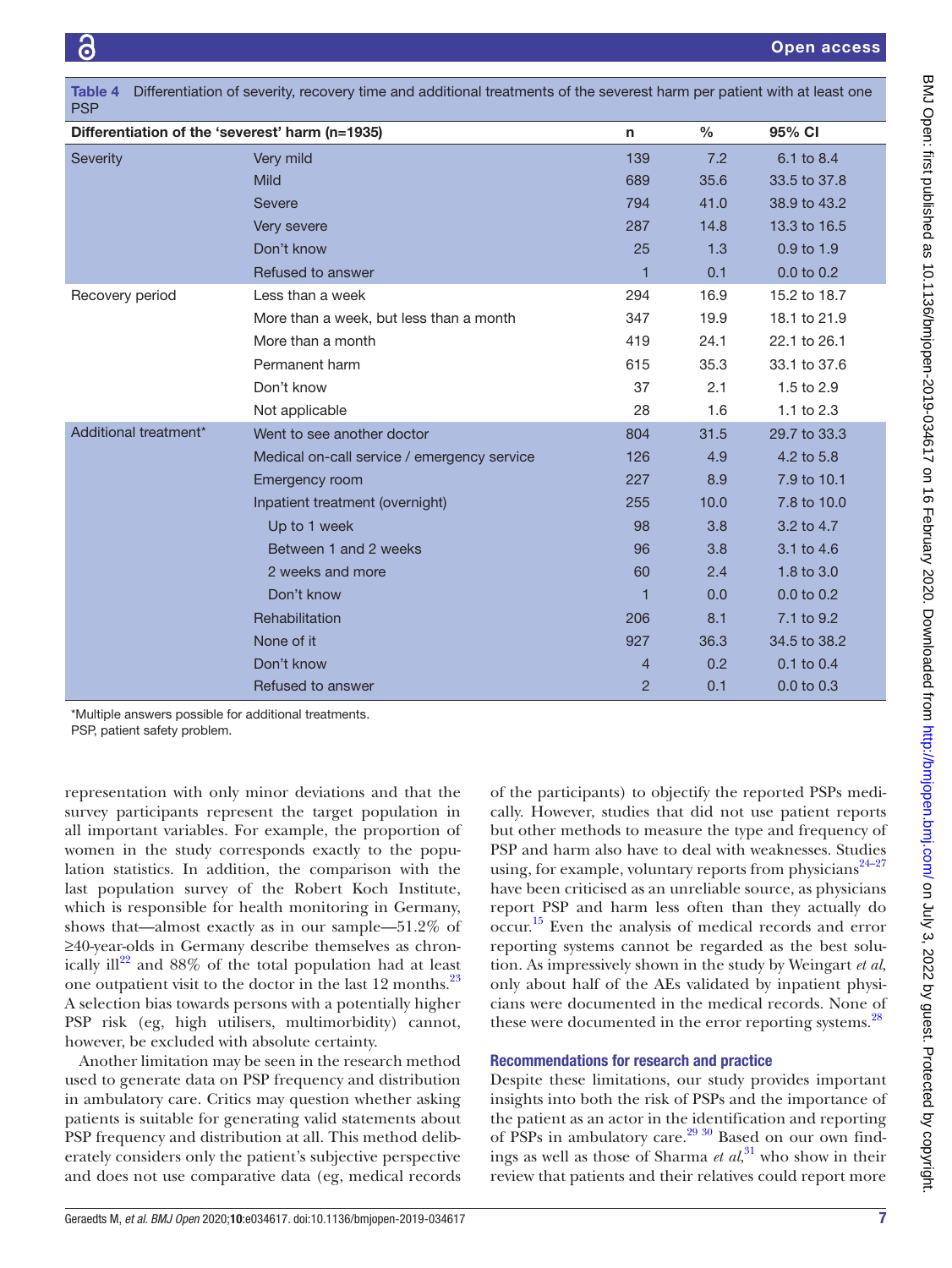frequently on patient safety issues such as chemotherapy toxicity and events such as suboptimal service quality and communication problems that have not been perceived or identified by service providers, we believe that patient reports should play a more important role in improving patient safety.

To this end, it will first of all be necessary to raise awareness of the existence of PSPs in ambulatory care, both among physicians and other medical professionals, but also among patients and policymakers. The publication and discussion of our study results can contribute to this. In the medical profession, patient safety in ambulatory care should be addressed more frequently within the framework of the quality circles already introduced for doctors in private practice. Quality circles are also suitable for analysing PSPs in open discussions and developing ways of preventing PSPs. They are also useful for reducing the previously widespread reluctance to recognise patient reports as a valid source for recording PSPs. In addition, CIRS for the ambulatory care sector could be supplemented by those items that have proven to be particularly significant in our study. In Germany, all medical institutions are obliged to participate in error reporting systems, but the participation rate has so far been extremely low.<sup>[9](#page-7-8)</sup> It is questionable to what extent mandatory active participation is conducive or rather leads to harming the intrinsic motivation of medical professionals. At the very least, one could consider to follow the English example, and, within the framework of the review of internal quality management, check whether an institution actually reports PSPs in CIRS. Considering the importance of anamnesis and clinical examination for the occurrence of PSPs, it would be appropriate to increase the appreciation of these basic activities in patient care. So far, technical examinations and procedures in the German healthcare system are much better remunerated than anamnesis and clinical examination. For this reason, typically only little time is spent, a cause for complain for many patients. In Germany, a change in the remuneration of ambulatory physicians is therefore recommended in order to take advantage of this approach to improve patient safety.

### **CONCLUSIONS**

Our results show that in the ambulatory care sector in Germany, PSPs are frequently reported by patients and often lead to harm to health and additional ambulatory or inpatient treatment. The findings can help to identify critical medical care situations and to develop targeted measures to avoid PSPs. Furthermore, our study indicates that patient reports are a valuable and complementary source to identify PSPs and to improve patient safety as well as the quality of ambulatory care.

Acknowledgements We would like to thank the 10 037 citizens who took part in the CATI survey. We thank Professor N. Timmesfeld, University of Bochum, for her statistical support in the study planning. We also thank Susann Südhof and Dr Helmut Schröder (infas—Institute of Applied Social Sciences, Bonn), who

supervised the CATI survey and its development, and Claudia Mehl (Philipps-Universität Marburg), who critically reviewed the survey instrument.

Contributors All authors had full access to all of the data (including statistical reports and tables) in the study and take responsibility for the integrity of the data and the accuracy of the data analysis. Study guarantor: MG, WdC. Study concept and design: MG, SK, JL, WdC. Analysis and interpretation of data: MG, SK, MS, AO, JL, WdC. Drafting of the manuscript: MG, SK. Critical revision of the manuscript for important intellectual content: all authors. Statistical analysis: SK, MS. Study supervision: MG.

Funding The study received funding from the Innovation Committee of the Federal Joint Committee, Germany (grant number 01VSF16015).

Competing interests None declared.

Patient consent for publication Not required.

Ethics approval Ethical approval for the study was obtained through the Ethics Committee of the Philipps-Universität Marburg (AZ 179/17).

Provenance and peer review Not commissioned; externally peer reviewed.

Data availability statement Data are available upon reasonable request. Deidentified data will be made available after all ongoing analyses are completed. Requesters will be required to sign a letter of agreement detailing the mechanisms by which the data will be kept secure and access restricted to their study team. The agreements will also state the recipient will not share the data with anyone outside of their research team.

Open access This is an open access article distributed in accordance with the Creative Commons Attribution Non Commercial (CC BY-NC 4.0) license, which permits others to distribute, remix, adapt, build upon this work non-commercially, and license their derivative works on different terms, provided the original work is properly cited, appropriate credit is given, any changes made indicated, and the use is non-commercial. See: [http://creativecommons.org/licenses/by-nc/4.0/.](http://creativecommons.org/licenses/by-nc/4.0/)

### ORCID iD

Max Geraedts <http://orcid.org/0000-0002-5596-6246>

### **REFERENCES**

- <span id="page-7-0"></span>1 Institute of Medicine. *Crossing the quality chasm: a new health system for the 21st century*. Washington (DC): National Academies Press (US), 2001.
- <span id="page-7-1"></span>2 World Health Organization. *The conceptual framework for the International classification for patient safety (ICPs)*. Geneva, 2009.
- <span id="page-7-2"></span>3 Sachverständigenrat zur Begutachtung der Entwicklung im Gesundheitswesen (SVR). Gutachten 2007 des SVR. Available: [dipbt.](dipbt.bundestag.de/dip21/btd/16/063/1606339.pdf) [bundestag.de/dip21/btd/16/063/1606339.pdf\[](dipbt.bundestag.de/dip21/btd/16/063/1606339.pdf)Accessed 25 Jul 2019].
- <span id="page-7-3"></span>4 Gaal S, Verstappen W, Wolters R, *et al*. Prevalence and consequences of patient safety incidents in general practice in the Netherlands: a retrospective medical record review study. *[Implement](http://dx.doi.org/10.1186/1748-5908-6-37)  [Sci](http://dx.doi.org/10.1186/1748-5908-6-37)* 2011;6:37.
- <span id="page-7-4"></span>5 Stocks SJ, Donnelly A, Esmail A, *et al*. Frequency and nature of potentially harmful preventable problems in primary care from the patient's perspective with clinician review: a population-level survey in Great Britain. *[BMJ Open](http://dx.doi.org/10.1136/bmjopen-2017-020952)* 2018;8:e020952.
- <span id="page-7-5"></span>6 Michel P, Brami J, Chanelière M, *et al*. Patient safety incidents are common in primary care: a national prospective active incident reporting survey. *[PLoS One](http://dx.doi.org/10.1371/journal.pone.0165455)* 2017;12:e0165455.
- <span id="page-7-6"></span>Sandars J, Esmail A. The frequency and nature of medical error in primary care: understanding the diversity across studies. *[Fam Pract](http://dx.doi.org/10.1093/fampra/cmg301)* 2003;20:231–6.
- <span id="page-7-7"></span>8 Panesar SS, deSilva D, Carson-Stevens A, *et al*. How safe is primary care? A systematic review. *[BMJ Qual Saf](http://dx.doi.org/10.1136/bmjqs-2015-004178)* 2016;25:544–53.
- <span id="page-7-8"></span>9 Jeder-Fehler-Zählt: Fehler-Datenbank. Available: [www.jeder-fehler](www.jeder-fehler-zaehlt.de/public/report/databaseNewest.jsp)[zaehlt.de/public/report/databaseNewest.jsp](www.jeder-fehler-zaehlt.de/public/report/databaseNewest.jsp) [Accessed 25 Jul 2019].
- <span id="page-7-9"></span>10 World Health Organization. Patient safety curriculum guide. Multiprofessional edition. who library Cataloguing-in-Publication data, 2011. Available: [apps.who.int/iris/bitstream/handle/10665/44641/](apps.who.int/iris/bitstream/handle/10665/44641/9789241501958_eng.pdf?sequence=1) [9789241501958\\_eng.pdf?sequence=1](apps.who.int/iris/bitstream/handle/10665/44641/9789241501958_eng.pdf?sequence=1) [Accessed 25 Jul 2019].
- 11 Agency for Healthcare Research and Quality. Designing consumer reporting systems for patient safety events. Available: [www.ahrq.](www.ahrq.gov/professionals/quality-patient-safety/patient-safety-resources/resources/consumer-experience/reporting/index.html) [gov/professionals/quality-patient-safety/patient-safety-resources/](www.ahrq.gov/professionals/quality-patient-safety/patient-safety-resources/resources/consumer-experience/reporting/index.html) [resources/consumer-experience/reporting/index.html](www.ahrq.gov/professionals/quality-patient-safety/patient-safety-resources/resources/consumer-experience/reporting/index.html) [Accessed 29 Apr 2016].
- 12 Lang S, Garrido MV, Heintze C. Patients' views of adverse events in primary and ambulatory care: a systematic review to assess methods